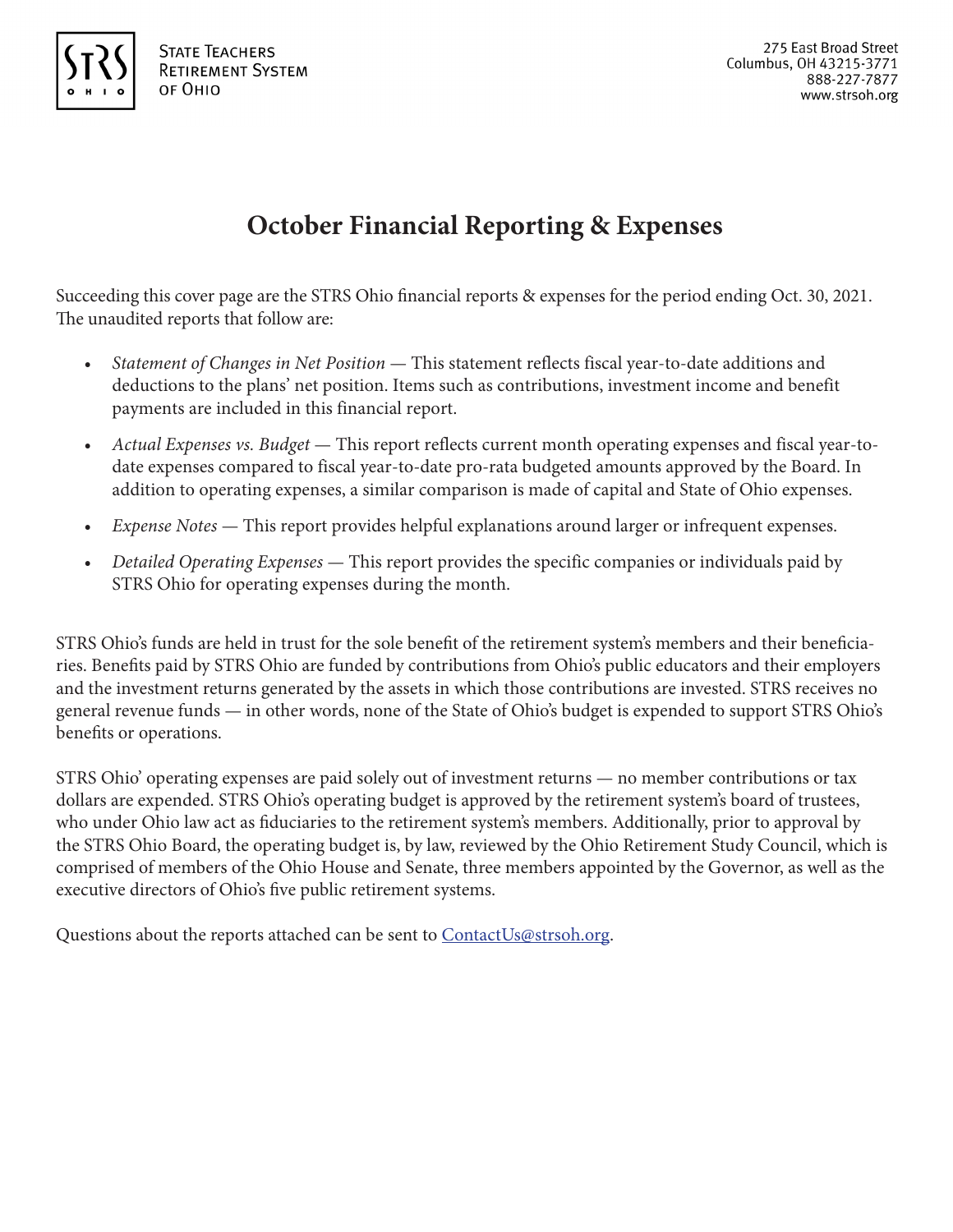## **\*\*\*UNAUDITED\*\*\***

# **State Teachers Retirement System of Ohio**

Statement of Changes in Net Position

For the Period July 1, 2021 through October 31, 2021

|                                                                                  | <b>Defined Benefit</b><br><b>Plans</b> | <b>Defined</b><br>Contribution | Postemployment<br><b>Healthcare</b> | <b>Totals</b>    |
|----------------------------------------------------------------------------------|----------------------------------------|--------------------------------|-------------------------------------|------------------|
| <b>Additions:</b>                                                                |                                        |                                |                                     |                  |
| <b>Contributions:</b>                                                            |                                        |                                |                                     |                  |
| Member                                                                           | 538,805,452                            | 41,512,368                     |                                     | \$580,317,820    |
| Employer                                                                         | 576,492,871                            | 16,143,698                     |                                     | \$592,636,570    |
| <b>Transfers from Defined Contribution Plan</b>                                  | 7,263,499                              | (7,263,499)                    |                                     |                  |
| Government reimbursements                                                        |                                        |                                | 19,856,326                          | 19,856,326       |
| Benefit recipient healthcare premiums                                            |                                        |                                | 92,931,249                          | 92,931,249       |
| Other retirement systems                                                         | 24,937,064                             |                                |                                     | 24,937,064       |
| <b>Total contributions</b>                                                       | 1,147,498,886                          | 50,392,567                     | 112,787,576                         | 1,310,679,029    |
| Net investment income (loss)                                                     | 2,737,910,690                          | 91,089,310                     | 151,000,000                         | 2,980,000,000    |
| <b>Total additions</b>                                                           | \$3,885,409,576                        | \$141,481,877                  | \$263,787,576                       | \$4,290,679,029  |
| <b>Deductions:</b>                                                               |                                        |                                |                                     |                  |
| Service retirement                                                               | 2,300,419,093                          |                                |                                     | 2,300,419,093    |
| <b>Disability retirement</b>                                                     | 61,617,281                             |                                |                                     | 61,617,281       |
| Survivor benefits                                                                | 41,187,150                             |                                |                                     | 41,187,150       |
| Health care                                                                      |                                        |                                | 136,266,820                         | 136,266,820      |
| Other                                                                            | 19,269,923                             |                                |                                     | 19,269,923       |
| Total benefit payments                                                           | 2,422,493,447                          |                                | 136,266,820                         | 2,558,760,266    |
| Refunds to members who have withdrawn                                            | 91,527,612                             | 40,218,433                     |                                     | 131,746,045      |
| Administrative expenses                                                          | 38,785,593                             |                                | 804,652                             | 39,590,245       |
| <b>Total deductions</b>                                                          | \$2,552,806,652                        | \$40,218,433                   | \$137,071,471                       | \$2,730,096,557  |
| Net increase (decrease)                                                          | \$1,332,602,924                        | \$101,263,445                  | \$126,716,104                       | \$1,560,582,472  |
| Net position held in trust for pension and<br>postemployment healthcare benefits |                                        |                                |                                     |                  |
| <b>Beginning of year</b>                                                         | 89,379,037,867                         | 2,426,469,723                  | 4,929,739,778                       | 96,735,247,368   |
| End of period                                                                    | \$90,711,640,791                       | \$2,527,733,168                | \$5,056,455,882                     | \$98,295,829,840 |

#### **\*\*\*UNAUDITED\*\*\***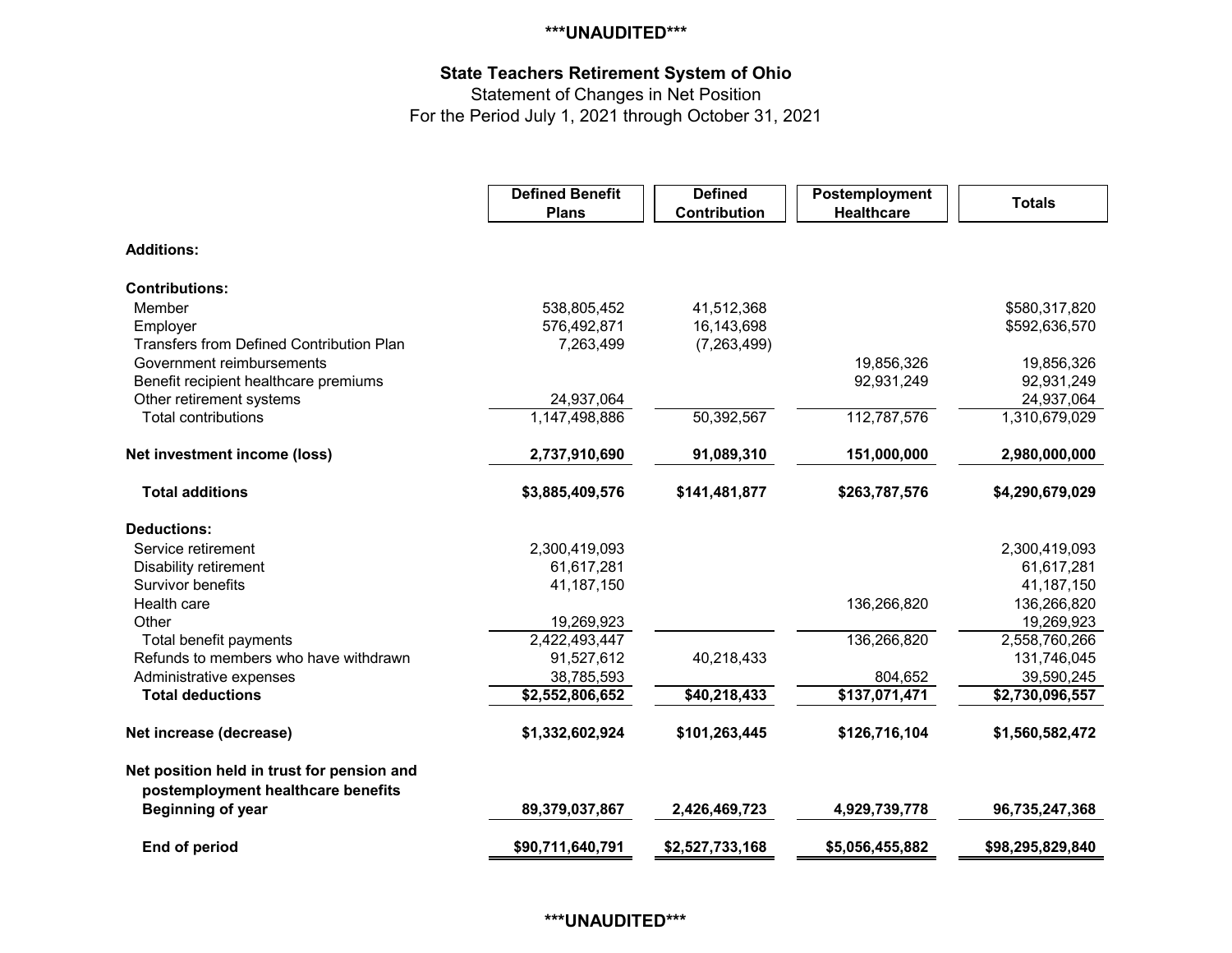#### **STATE TEACHERS RETIREMENT SYSTEM**

Actual Expenses vs. Budget

For the Month and Fiscal Year-to-Date Ended October 31, 2021

|                                                                                                                  | October                     | September                     | Year-to-<br>Date           |     | Expected<br>Budget-<br>to-Date | Annual<br><b>Budget</b> | Prior<br>Year-to-<br>Date |
|------------------------------------------------------------------------------------------------------------------|-----------------------------|-------------------------------|----------------------------|-----|--------------------------------|-------------------------|---------------------------|
| Compensation                                                                                                     | \$<br>4,269,823 \$          | 10,765,532 \$                 | 25,362,182 \$              |     | 26,506,234 \$                  | 63,565,400<br>-\$       | 26,259,075                |
| <b>Fringe Benefits</b>                                                                                           | 1,302,166                   | 2,395,740                     | 6,523,418                  |     | 6,725,944                      | 18,152,300              | 6,128,290                 |
| <b>Professional and Technical Services</b>                                                                       | 1,070,498                   | 401,141                       | 3,646,278                  |     | 3,791,890                      | 12,265,100              | 3,344,164                 |
| Repairs and Maintenance                                                                                          | 1,210,400                   | 381,999                       | 2,181,852                  |     | 2,103,963                      | 6,516,600               | 2,940,812                 |
| <b>Travel and Vehicles</b>                                                                                       | 9,679                       | 9,215                         | 27,466                     |     | 179,851                        | 549,100                 | 3,861                     |
| Communications                                                                                                   | 142,621                     | 43,025                        | 298,305                    |     | 389,027                        | 1,810,100               | 400,034                   |
| <b>Utilities</b>                                                                                                 | 79,754                      | 77,656                        | 249,835                    |     | 315,470                        | 1,015,000               | 252,277                   |
| <b>Supplies and Materials</b>                                                                                    | 140,334                     | 75,808                        | 340,954                    |     | 259,350                        | 845,900                 | 160,116                   |
| Other Expenses                                                                                                   | 656,194                     | 13,477                        | 843,747                    |     | 933,264                        | 1,294,600               | 742,457                   |
| <b>Total Operating Expenses</b>                                                                                  | \$<br>8,881,469 \$          | 14, 163, 593 \$               | 39,474,037                 | -\$ | 41,204,992 \$                  | 106,014,100 \$          | 40,231,086                |
|                                                                                                                  |                             |                               |                            |     |                                |                         |                           |
| <b>Capital Budget</b>                                                                                            | \$<br>55,570 \$             | 2,872 \$                      | 106,204 \$                 |     | 106,204 \$                     | 9,096,900 \$            | 77,186                    |
| State of Ohio Expenses                                                                                           | \$<br>65,473 \$             | 166 \$                        | 116,208 \$                 |     | 116,208 \$                     | 1,263,000 \$            | 133,869                   |
| Capital Budget Carryover                                                                                         | \$<br>25,900 \$             | 143,271 \$                    | 309,676 \$                 |     | 309,676 \$                     | 1,109,055 \$            | 2,153,998                 |
|                                                                                                                  |                             |                               |                            |     |                                |                         |                           |
| Staffing Information:<br><b>Budgeted FTE Associates</b><br>Full Time Equivalent Associates<br>Open FTE Positions | October<br>530<br>491<br>20 | September<br>530<br>494<br>19 | August<br>530<br>495<br>22 |     |                                |                         |                           |

Ms. Correthers moved, seconded by Mr. Lard , that the report be accepted and the expenditures for the month ending October 31, 2021 in the total amount of \$9,028,412 be approved.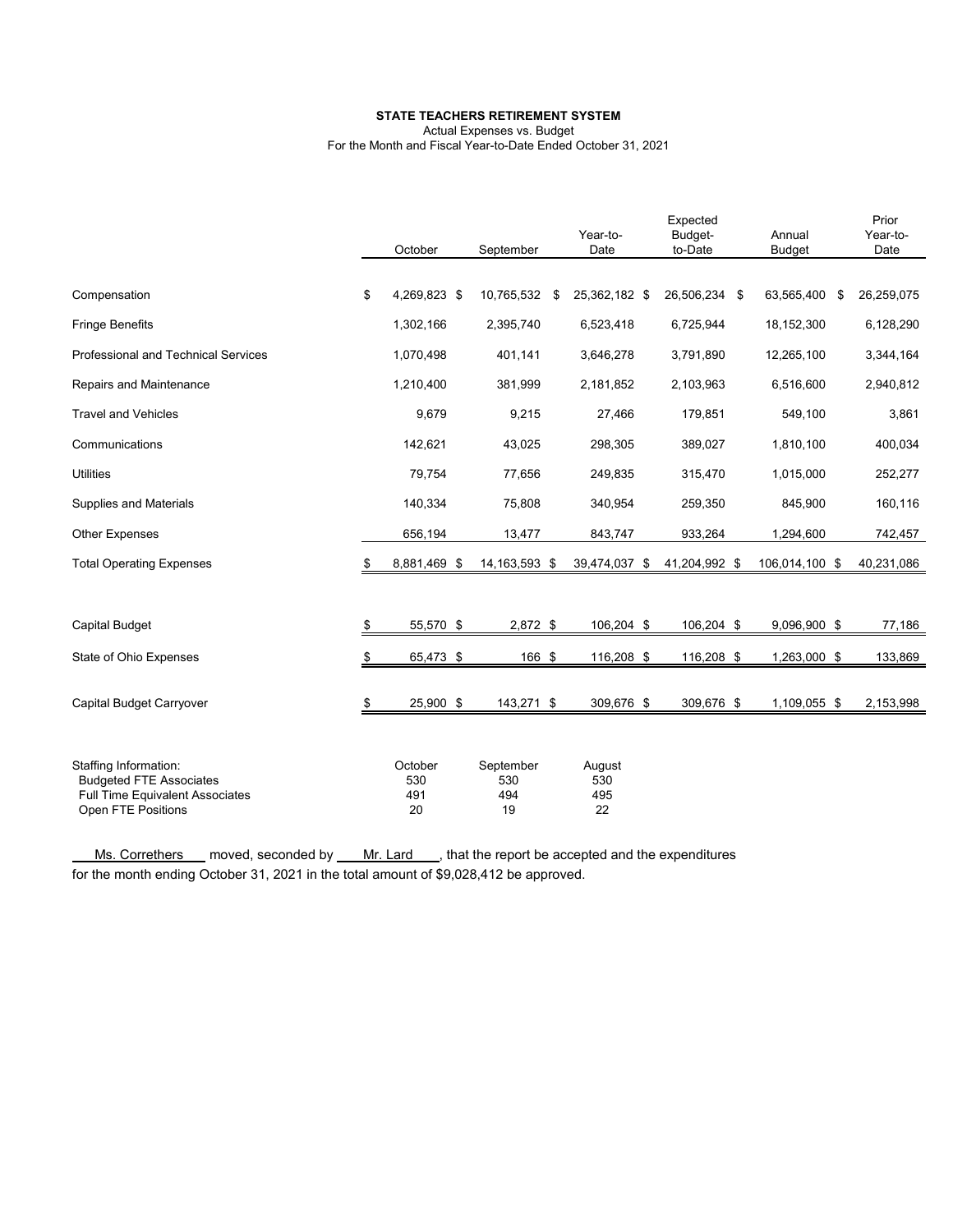#### **STATE TEACHERS RETIREMENT SYSTEM**

Actual Expenses vs. Budget

For the Month and Fiscal Year-to-Date Ended October 31, 2021

|                                              |                         |              |               |               | Expected      |               | Prior      |
|----------------------------------------------|-------------------------|--------------|---------------|---------------|---------------|---------------|------------|
|                                              |                         |              |               | Year-to-      | Budget-       | Annual        | Year-to-   |
|                                              |                         | October      | September     | Date          | to-Date       | <b>Budget</b> | Date       |
| <b>COMPENSATION</b>                          |                         |              |               |               |               |               |            |
| Salary and Wages                             | \$                      | 4,018,045 \$ | 4,045,168 \$  | 18,143,848 \$ | 18,439,512 \$ | 53,269,700 \$ | 18,267,691 |
| <b>Other Compensation</b>                    |                         | 562          | 2,023         | 7,497         | 10,419        | 22,700        | 9,198      |
| Incentive Compensation                       |                         | $\Omega$     | 6,689,501     | 6,689,501     | 7,500,000     | 7,500,000     | 7,259,183  |
| Unused Vacation and Sick Leave               |                         | 238,240      | 5,365         | 458,171       | 507,031       | 2,615,700     | 688,073    |
| Overtime                                     |                         | 6,201        | 5,400         | 28,240        | 14,347        | 75,600        | 11,235     |
| Service Awards                               |                         | 6,775        | 18,075        | 34,925        | 34,925        | 81,700        | 23,695     |
| <b>Total Compensation</b>                    | \$                      | 4,269,823 \$ | 10,765,532 \$ | 25,362,182 \$ | 26,506,234 \$ | 63,565,400 \$ | 26,259,075 |
|                                              |                         |              |               |               |               |               |            |
| <b>FRINGE BENEFITS</b>                       |                         |              |               |               |               |               |            |
| <b>OPERS Employer Cost</b>                   | \$                      | 529,011 \$   | 1,333,014 \$  | 3,281,381 \$  | 3,491,064 \$  | 8,529,800 \$  | 3,282,761  |
| Medical/Hospitalization Insurance            |                         | 624,672      | 805,948       | 2,499,671     | 2,500,000     | 7,500,000     | 2,124,965  |
| Medicare                                     |                         | 60,871       | 154,878       | 362,577       | 323,377       | 934,200       | 374,047    |
| Dental Insurance                             |                         | 46,067       | 46,386        | 184,473       | 195,552       | 581,000       | 189,882    |
| <b>Educational Assistance</b>                |                         | (500)        | 4,406         | 13,821        | 42,114        | 100,000       | 35,372     |
| <b>Workers' Compensation</b>                 |                         | 11,117       | 20,125        | 57,815        | 46,731        | 135,000       | (9, 150)   |
| Life Insurance                               |                         | 22,437       | 22,481        | 89,582        | 91,313        | 265,000       | 93,300     |
| <b>Disability Insurance</b>                  |                         | 8,491        | 8,502         | 34,066        | 32,964        | 99,300        | 33,717     |
| Wellness                                     |                         | 0            | 0             | 32            | 0             | 0             | 249        |
| Unemployment Compensation                    |                         | 0            | 0             | 0             | 2,829         | 8,000         | 3,147      |
| <b>Total Fringe Benefits</b>                 | \$                      | 1,302,166 \$ | 2,395,740 \$  | 6,523,418 \$  | 6,725,944 \$  | 18,152,300 \$ | 6,128,290  |
| PROFESSIONAL AND TECHNICAL SERVICES          |                         |              |               |               |               |               |            |
| Actuary                                      | \$                      | 19,817 \$    | 20,937 \$     | 40,754 \$     | 17,878 \$     | 347,000 \$    | 13,883     |
| Audit                                        |                         | 29,385       | 0             | 78,385        | 41,175        | 164,700       | 65,000     |
| <b>Banking Expense</b>                       |                         | 17,755       | 17,232        | 71,354        | 71,667        | 215,000       | 68,578     |
| <b>Board Election Processing</b>             |                         | 0            | 0             | $\Omega$      | 1,246         | 70.000        | 1,924      |
| <b>Contract Services</b>                     |                         | 19,543       | 0             | 19,543        | 56,563        | 461,500       | 59,638     |
| <b>Custodial Banking Fees</b>                |                         | 469,647      | 56,182        | 633,589       | 598,983       | 2,200,000     | 532,429    |
| Data Management and Analytics                |                         | 29,500       | $\mathbf 0$   | 29,500        | 33,250        | 133,000       | 29,500     |
| <b>Disaster Recovery</b>                     |                         | 7,950        | 9,644         | 34,021        | 101,367       | 304,100       | 28,185     |
| <b>Employment Verification</b>               |                         | 1,193        | 1,427         | 2,928         | 2,600         | 2,600         | 2,655      |
| <b>Health Care Consultant</b>                |                         | 12,273       | 13,594        | 27,194        | 65,250        | 261,000       | 0          |
|                                              |                         |              |               |               |               |               |            |
| <b>Insurance Consultant</b>                  |                         | 15,500       | 0             | 31,000        | 30,663        | 92,500        | 30,000     |
| <b>Investigative Services</b>                |                         | 1,262        | 1,142         | 3,474         | 3,867         | 24,600        | 3,452      |
| <b>Investment Consultant</b>                 |                         | 20,834       | 143,735       | 185,402       | 204,999       | 820,000       | 179,114    |
| <b>Investment Research Services</b>          |                         | 274,019      | 54,896        | 1,694,368     | 1,615,133     | 3,150,000     | 1,569,509  |
| Legal Fees                                   |                         | 1,513        | 4,555         | 9,898         | 85,689        | 285,000       | 30,567     |
| <b>Medical Examinations</b>                  |                         | 16,042       | 28,220        | 68,255        | 89,986        | 315,000       | 88,110     |
| <b>Other Consulting Services</b>             |                         | 37,706       | 35,003        | 86,472        | 70,885        | 602,800       | 66,939     |
| Quotation and Analytic Services              |                         | 85,559       | 10,228        | 608,602       | 674,825       | 2,699,300     | 560,881    |
| <b>Real Estate Contract Services</b>         |                         | 11,000       | 0             | 11,000        | 14,250        | 57,000        | 10,000     |
| <b>Recruitment Fees</b>                      |                         | 0            | 4,346         | 10,539        | 4,947         | 40,000        | 2,050      |
| <b>Temporary Employment Services</b>         |                         | $\Omega$     | 0             | 0             | 6,667         | 20,000        | 1,750      |
| <b>Total Professional/Technical Services</b> | $\overline{\mathbb{S}}$ | 1,070,498 \$ | 401,141 \$    | 3,646,278 \$  | 3,791,890 \$  | 12,265,100 \$ | 3,344,164  |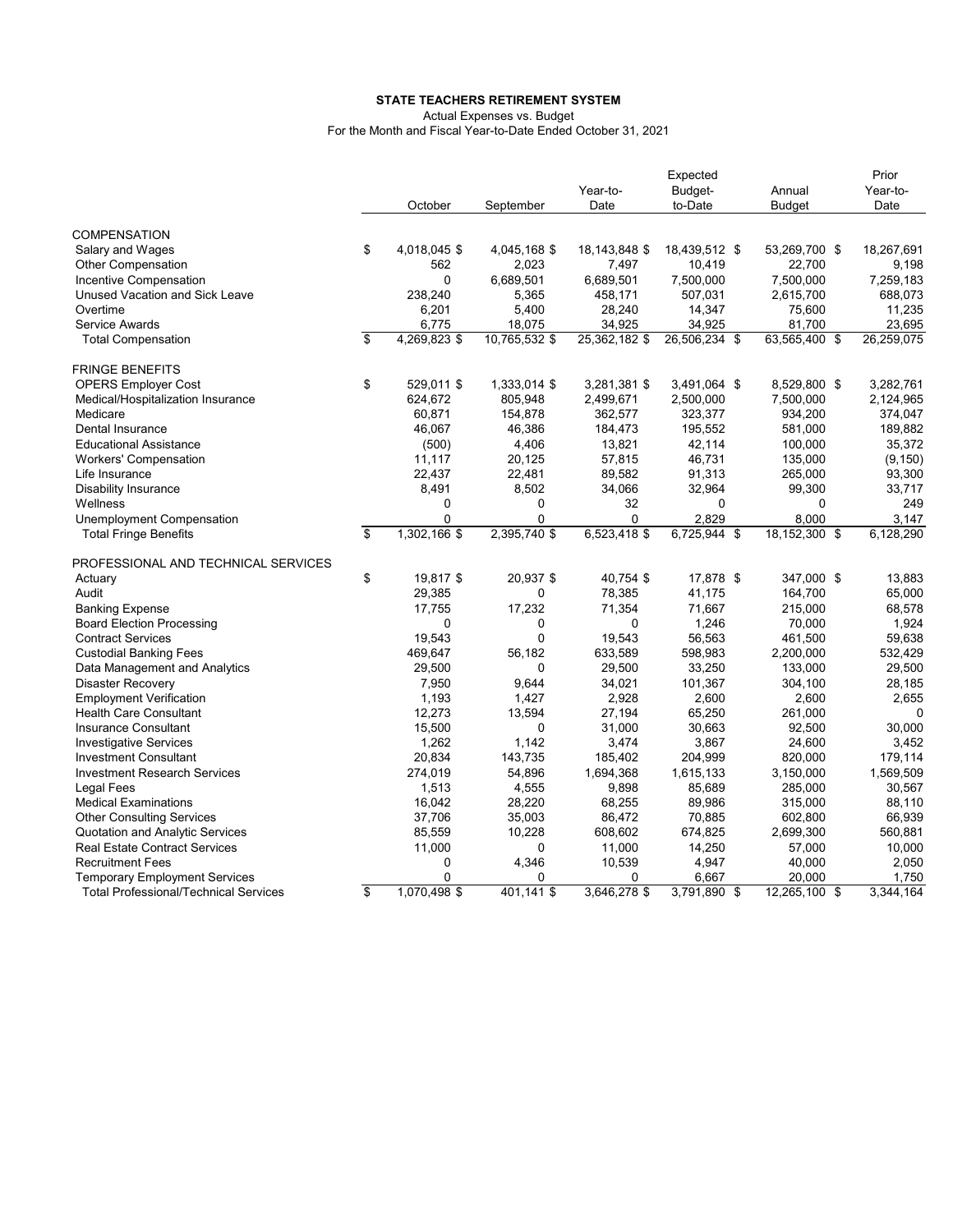#### October Expenses vs. Budget Page 2

|                                           |                         |                |            |                      | Expected     |                   | Prior             |
|-------------------------------------------|-------------------------|----------------|------------|----------------------|--------------|-------------------|-------------------|
|                                           |                         |                |            |                      | Budget-      | Annual            | Year-to-          |
|                                           |                         | October        | September  | Date                 | to-Date      | <b>Budget</b>     | Date              |
| <b>REPAIRS AND MAINTENANCE</b>            |                         |                |            |                      |              |                   |                   |
| <b>Building Maintenance and Equipment</b> | \$                      | 194,454 \$     | 61,196 \$  | 42,029 \$            | 230,011 \$   | 760,000 \$        | 257,407           |
| Copiers                                   |                         | 5,988          | 4,983      | 20,707               | 29,213       | 97,000            | 18,050            |
| Data Processing Equipment                 |                         | 992,862        | 289,789    | 1,957,563            | 1,677,200    | 5,031,600         | 2,510,944         |
| Elevators                                 |                         | $\Omega$       | $\Omega$   | $\Omega$             | 2,079        | 110,000           | 1,405             |
| Mail Center Equipment                     |                         | 1,589          | 2,775      | 7,608                | 14,153       | 29,500            | 14,198            |
| Property Tax and Leases                   |                         | 9,056          | 9,057      | 36,225               | 36,203       | 270,000           | 36,225            |
| Safety and Security Equipment             |                         | 4,017          | 10,677     | 107,958              | 105,142      | 188,500           | 93,363            |
| <b>Trash Removal</b>                      |                         | 2,434          | 3,522      | 9,762                | 9,962        | 30,000            | 9,220             |
| <b>Total Repairs and Maintenance</b>      | \$                      | 1,210,400 \$   | 381,999 \$ | 2,181,852 \$         | 2,103,963 \$ | 6,516,600 \$      | 2,940,812         |
| <b>TRAVEL AND VEHICLES</b>                |                         |                |            |                      |              |                   |                   |
| Gasoline                                  | \$                      | 292 \$         | 239 \$     | 792\$                | 1,981 \$     | 7,600 \$          | 264               |
| <b>Staff and Board Travel</b>             |                         | 7,546          | 8,976      | 24,445               | 177,167      | 531,500           | 3,318             |
| Vehicle Maintenance                       |                         | 1,841          | 0          | 2,229                | 703          | 10,000            | 279               |
| <b>Total Travel and Vehicles</b>          | \$                      | 9,679\$        | $9,215$ \$ | 27,466 \$            | 179,851 \$   | 549,100 \$        | 3,861             |
| <b>COMMUNICATIONS</b>                     |                         |                |            |                      |              |                   |                   |
| <b>Courier Services</b>                   | \$                      | 1,562 \$       | 1,048 \$   | 6,941 \$             | 8,491 \$     | 25,000 \$         | 5,817             |
| <b>Outsourced Distribution</b>            |                         | 297            | 303        | 3,811                | 33,333       | 100,000           | 29,126            |
| Photography / Media                       |                         | $\Omega$       | $\Omega$   | $\Omega$             | $\Omega$     | 5,000             | $\mathbf 0$       |
| Postage                                   |                         | 85,283         | 402        | 93,994               | 169,769      | 965,100           | 198,807           |
| Printing                                  |                         | 16,204         | 14,311     | 74,658               | 70,340       | 325,000           | 58,641            |
| Telecommunications                        |                         | 39,275         | 26,961     | 118,901              | 107,093      | 390,000           | 107,643           |
| <b>Total Communications</b>               | \$                      | 142,621 \$     | 43,025 \$  | 298,305\$            | 389,027 \$   | 1,810,100 \$      | 400,034           |
| <b>UTILITIES</b>                          |                         |                |            |                      |              |                   |                   |
| Electricity                               | \$                      | 66,309 \$      | 64,864 \$  | 203,285 \$           | 266,667 \$   | 800,000 \$        | 208,430           |
| <b>Natural Gas</b>                        |                         | 7,722          | 7,110      | 29,283               | 19,589       | 120,000           | 21,256            |
| Oil                                       |                         | 0              | 0          | 0                    | 0            | 15,000            | $\mathbf 0$       |
| Water                                     |                         | 5,723          | 5,682      | 17,267               | 29,214       | 80,000            | 22,591            |
| <b>Total Utilities</b>                    | $\overline{\mathbf{S}}$ | 79,754 \$      | 77,656 \$  | 249,835 \$           | $315,470$ \$ | 1,015,000 \$      | 252,277           |
|                                           |                         |                |            |                      |              |                   |                   |
| SUPPLIES AND MATERIALS                    |                         |                |            |                      |              |                   |                   |
| <b>Equipment Supplies</b>                 | \$                      | 125,163 \$     | 62,799 \$  | 276,189 \$           | 177,600 \$   | 532,800 \$        | 97,124            |
| Food Service Supplies                     |                         | 2,563          | 3,821      | 17,526               | 17,833       | 53,500            | 12,456            |
| <b>Office Supplies</b>                    |                         | 4,992          | 3,278      | 12,185               | 12,388       | 51,500            | 6,265             |
| Personal Computer Software                |                         | 0              | 0          | 1,665                | 13,896       | 55,500            | 11,930            |
| Publications/Subscriptions<br>Uniforms    |                         | 4,740<br>2,876 | 3,065      | 20,595               | 25,785       | 113,600<br>39,000 | 21,967            |
|                                           | \$                      | 140,334 \$     | 2,845      | 12,794<br>340,954 \$ | 11,847       |                   | 10,374<br>160,116 |
| <b>Total Supplies and Materials</b>       |                         |                | 75,808 \$  |                      | 259,350 \$   | 845,900 \$        |                   |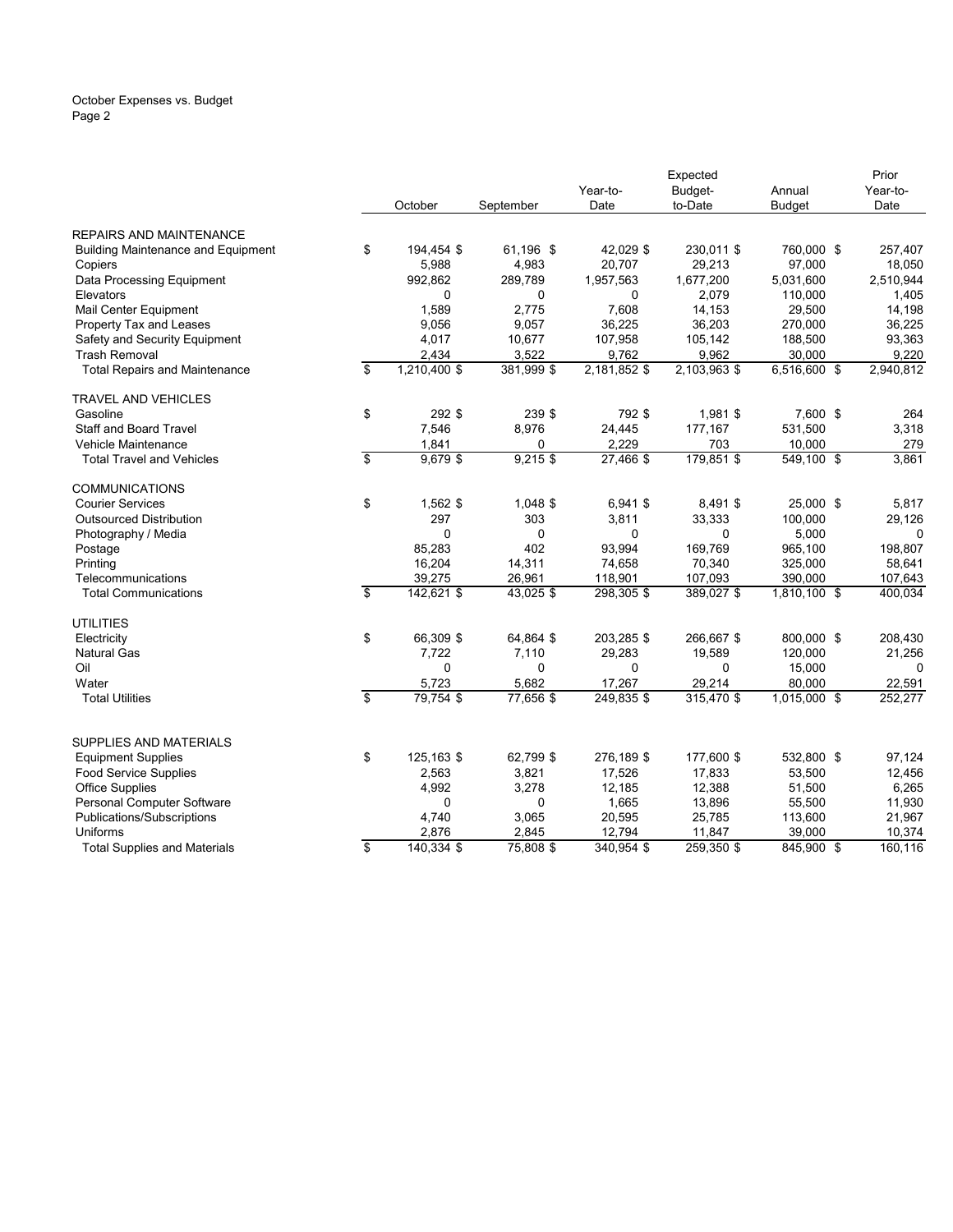#### October Expenses vs. Budget Page 3

|                                     |                      |                 |               | Prior         |                |            |
|-------------------------------------|----------------------|-----------------|---------------|---------------|----------------|------------|
|                                     |                      |                 | Year-to-      | Budget-       | Annual         | Year-to-   |
|                                     | October              | September       | Date          | to-Date       | <b>Budget</b>  | Date       |
|                                     |                      |                 |               |               |                |            |
| <b>OTHER EXPENSES</b>               |                      |                 |               |               |                |            |
| <b>Board Employer Reimbursement</b> | \$<br>0 <sup>3</sup> | 0 <sup>3</sup>  | 0\$           | 0\$           | $3,000$ \$     | 0          |
| <b>Conferences and Seminars</b>     | 2,980                | 3,647           | 10,955        | 31,280        | 97.000         | 7,188      |
| Dues and Licenses                   | 19,375               | 2,796           | 31,030        | 46,480        | 168,400        | 43,160     |
| <b>Equipment Rental</b>             | 0                    | 0               | 0             | 0             |                | 0          |
| Insurance                           | 624,713              | 0               | 778,436       | 775,000       | 775,000        | 667,229    |
| Member/Employer Education Programs  | $\Omega$             | 0               | 48            | 24.367        | 73,100         | (107)      |
| Miscellaneous Expense               | 1,740                | 801             | 5,252         | 4,902         | 24,200         | 3,824      |
| Other Board Expense                 | 230                  | 232             | 684           | 1.102         | 3.500          | 509        |
| <b>Other Staff Expense</b>          | 1,018                | 501             | 1,748         | 7,600         | 22,800         | (2,260)    |
| Training                            | 6,138                | 5,500           | 15,594        | 42,533        | 127,600        | 22,914     |
| <b>Total Other Expenses</b>         | \$<br>656,194 \$     | 13,477 \$       | 843,747 \$    | 933,264 \$    | 1,294,600 \$   | 742,457    |
| <b>Total Operating Expenses</b>     | 8,881,469 \$         | 14, 163, 593 \$ | 39,474,037 \$ | 41,204,992 \$ | 106,014,100 \$ | 40,231,086 |

|                                               |                 |                | Year-to-   | Expected<br>Budget- | Annual       | Prior<br>Year-to- |  |
|-----------------------------------------------|-----------------|----------------|------------|---------------------|--------------|-------------------|--|
|                                               | October         | September      | Date       | to-Date             | Budget       | Date              |  |
| <b>Building Improvements</b>                  | \$<br>10,367 \$ | 0 <sup>5</sup> | 10,477 \$  | $10,477$ \$         | 2,585,000 \$ |                   |  |
| <b>Furniture &amp; Fixtures</b>               |                 | 0              |            |                     |              |                   |  |
| <b>Audio Visual</b>                           |                 |                |            |                     |              |                   |  |
| Information Processing                        |                 | O              | 43,383     | 43,383              | 4,898,000    |                   |  |
| Maintenance                                   |                 | 2,872          | 7,141      | 7,141               | 517,000      | 44,565            |  |
| Miscellaneous                                 |                 |                | 0          | U                   |              | 0                 |  |
| Office                                        | 21,101          | O              | 21,101     | 21,101              | 67,400       |                   |  |
| Telecommunications                            |                 |                |            |                     |              |                   |  |
| Vehicles                                      |                 |                |            |                     | 29,500       |                   |  |
| <b>Computer Software</b>                      | 24,102          | O              | 24,102     | 24,102              | 1,000,000    | 32,621            |  |
| <b>Total Capital Budget</b>                   | 55,570 \$       | 2,872 \$       | 106,204 \$ | 106,204 \$          | 9,096,900 \$ | 77,186            |  |
| Total State of Ohio Expenses                  | 65,473 \$       | 166 \$         | 116,208 \$ | 116,208 \$          | 1,263,000 \$ | 133,869           |  |
|                                               |                 |                |            |                     |              |                   |  |
| Capital Budget Carryover - Fiscal 2021        | 25,900 \$       | 143,271 \$     | 309,676 \$ | 309,676 \$          | 1,109,055 \$ |                   |  |
| Capital Budget Carryover - Fiscal 2020 & 2019 | 0 <sup>3</sup>  | 0 <sup>5</sup> | $0$ \$     | 0 <sup>3</sup>      | 0\$          | 2,153,998         |  |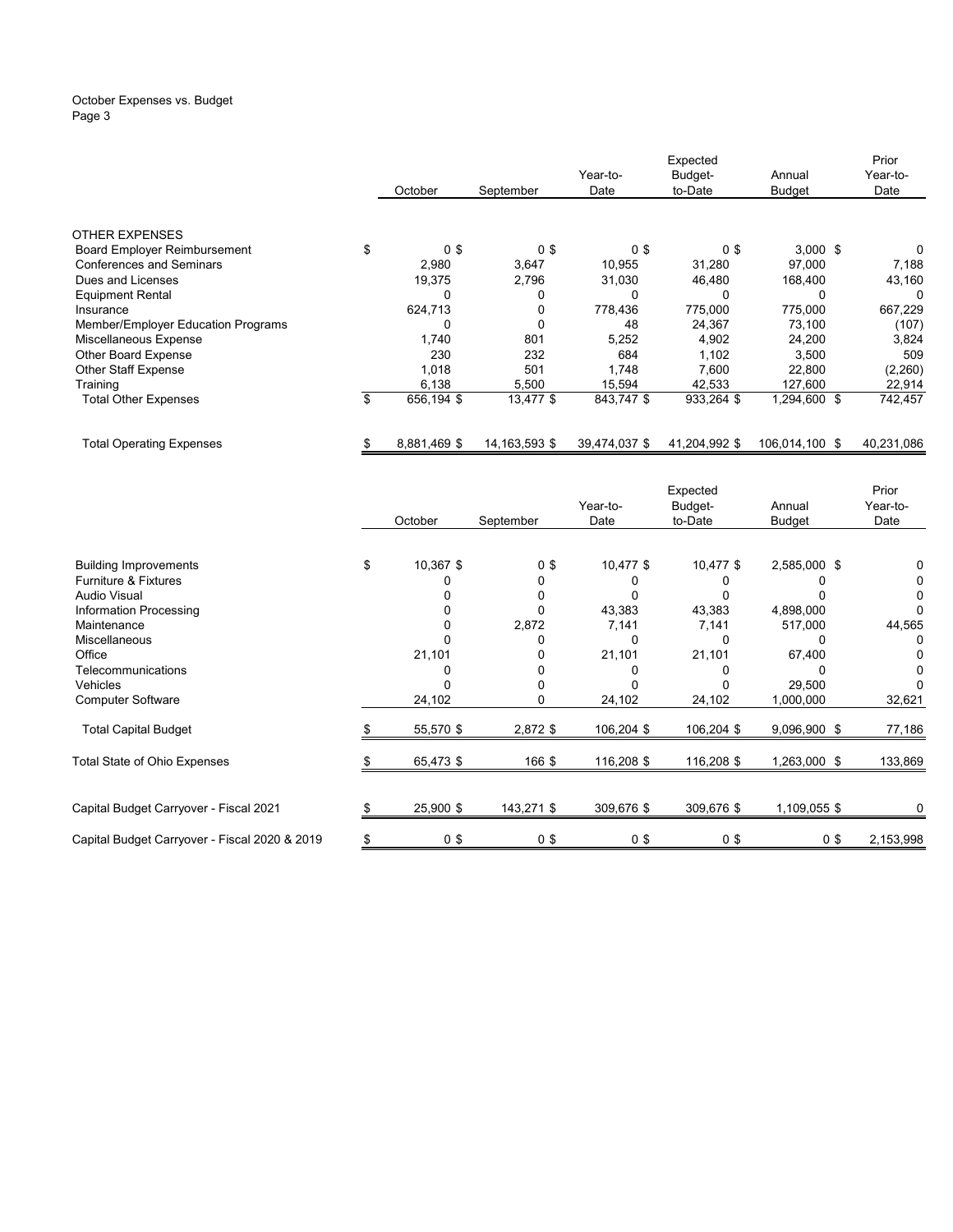## **October 2021 Expense Notes**

## **General Comments**

Actual fiscal year-to-date operating expenses total \$39.5 million, which is approximately \$1.7 million under the expected budget.

## **Compensation and Fringe Benefits**

Unused Vacation and Sick Leave includes payment to two retiring associates.

## **Professional and Technical Services**

Actuary includes pension and health care valuation services. Audit includes fees for the annual financial statement audit. Contract Services includes costs associated with the annual member statements. One quarter of global custody, collateral and investment performance charges are included in Custodial Banking Fees. Retiree health care information services are included in Data Management and Analytics. Health Care Consultant includes annual retiree drug subsidy and monthly pharmacy benefits manager market review services. Quarterly retainer fees are included in Insurance Consultant. Monthly alternative investment consultant fees are included in Investment Consultant. Investment Research Services includes annual index and real estate market data services and quarterly fundamental research services. The first payment for member research is included in Other Consulting Services. Quotation and Analytic Services include Bloomberg charges. Quarterly retainer fees for two REIC members are included in Real Estate Contract Services.

#### **Repairs and Maintenance**

Building Maintenance and Equipment includes quarterly building automation system maintenance and building restoration work from last year's fire. Quarterly STaRS maintenance and annual Microsoft support are included in Data Processing Equipment.

#### **Communications**

Postage includes open enrollment information for the health care program.

#### **Supplies and Materials**

Equipment Supplies include laptops, docking stations and Microsoft Teams phones.

#### **Other Expenses**

Dues and Licenses include annual membership fees to the National Conference on PERS and National Institute on Retirement Security. Annual premiums for fiduciary risk are included in Insurance.

#### **State of Ohio Expenses**

Quarterly fees were paid to the Ohio Retirement Study Council and Ohio attorney general representation.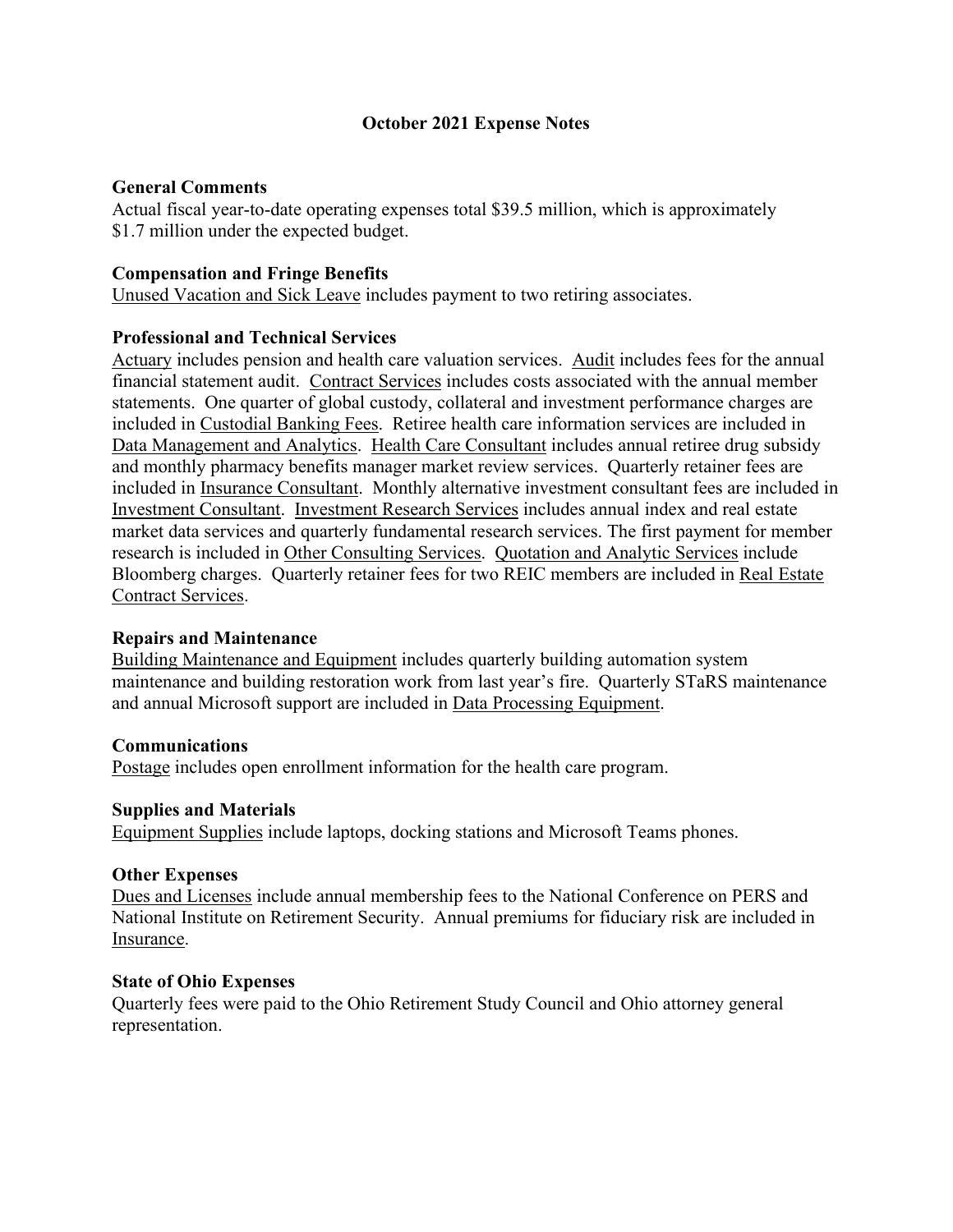## **Capital Budget**

Capital items for October include payment for a replacement mail machine and STaRS change order.

# **Capital Budget Carryover**

The capital budget carryover includes payment for the replacement investment portfolio management system.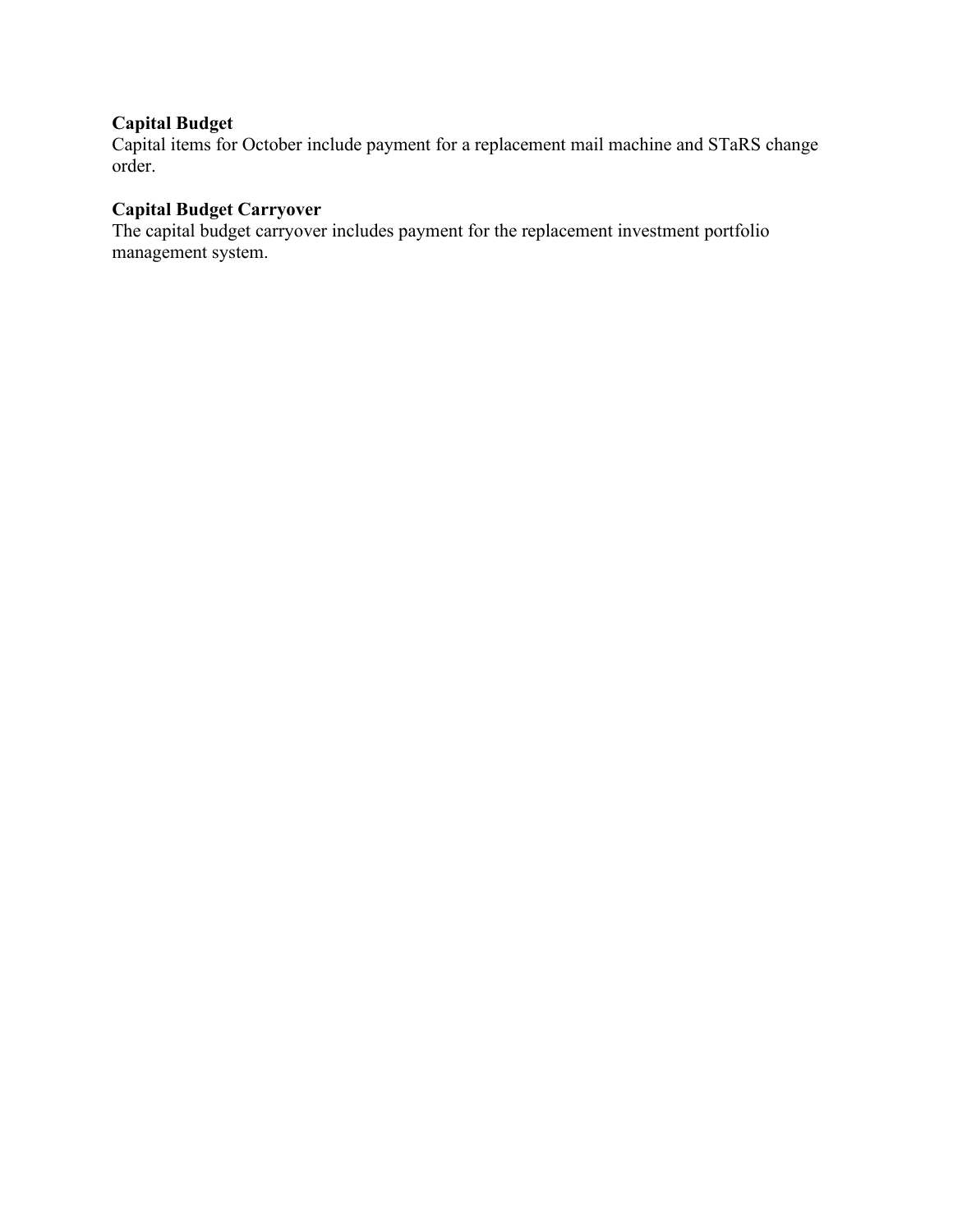#### **State Teachers Retirement System of Ohio Detailed Operating Expenses For the Month Ended October 31, 2021**

| <b>ACCOUNT</b>                                       | <u>VENDOR</u>                                                                                                                                                                   |              | <u>AMOUNT</u>                                                                      |
|------------------------------------------------------|---------------------------------------------------------------------------------------------------------------------------------------------------------------------------------|--------------|------------------------------------------------------------------------------------|
| Compensation<br>Salaries & Wages                     | <b>STRS OHIO</b>                                                                                                                                                                | <b>Total</b> | 4,263,622<br>4,263,622                                                             |
| Overtime                                             | <b>STRS OHIO</b>                                                                                                                                                                | <b>Total</b> | 6,201<br>6,201                                                                     |
|                                                      | <b>Total Salaries and Wages</b>                                                                                                                                                 |              | 4,269,823                                                                          |
| <b>Fringe Benefits</b><br><b>OPERS Employer Cost</b> | <b>STRS OHIO</b>                                                                                                                                                                | Total        | 529,011<br>529,011                                                                 |
| Medical/Hospitalization Insurance                    | AETNA BEHAVIORAL HEALTH LLC-ASSOC<br>AETNA-ASSOC PREM<br><b>EXPRESS SCRIPTS IN</b><br>HSA EMPLOYER CONTRIBUTIONS<br><b>MEDICAL CLAIMS</b><br>MISC. RECEIPTS<br><b>STRS OHIO</b> | <b>Total</b> | 2,065<br>53,904<br>6,168<br>19,800<br>719,000<br>(98, 469)<br>(77, 796)<br>624,672 |
| Medicare                                             | <b>STRS OHIO</b>                                                                                                                                                                | Total        | 60,871<br>60,871                                                                   |
| Dental Insurance                                     | <b>DELTA DENTAL</b><br>MISC. RECEIPTS                                                                                                                                           | <b>Total</b> | 46,264<br>(197)<br>46,067                                                          |
| <b>Educational Assistance</b>                        | MISC. RECEIPTS                                                                                                                                                                  | Total        | (500)<br>(500)                                                                     |
| <b>Workers' Compensation</b>                         | FIFTH THIRD BANK-CORP CARD<br><b>STRS OHIO</b>                                                                                                                                  | <b>Total</b> | 69<br>11,048<br>11,117                                                             |
| Life Insurance                                       | MISC. RECEIPTS<br>MUTUAL OF OMAHA                                                                                                                                               | Total        | (382)<br>22,819<br>22,437                                                          |
| <b>Disability Insurance</b>                          | MUTUAL OF OMAHA                                                                                                                                                                 | <b>Total</b> | 8,491<br>8,491                                                                     |
|                                                      | <b>Total Fringe Benefits</b>                                                                                                                                                    |              | 1,302,166                                                                          |
| <b>Professional and Technical Services</b>           |                                                                                                                                                                                 |              |                                                                                    |
| Actuary                                              | <b>CHEIRON INC</b>                                                                                                                                                              | <b>Total</b> | 19,817<br>19,817                                                                   |
| Audit                                                | <b>CROWE LLP</b><br>TREASURER STATE OF OHIO                                                                                                                                     | <b>Total</b> | 29,300<br>85<br>29,385                                                             |
| <b>Banking Expense</b>                               | FIFTH THIRD BANK                                                                                                                                                                | Total        | 17,755<br>17,755                                                                   |
| <b>Contract Services</b>                             | <b>BAESMAN GROUP INC</b>                                                                                                                                                        | Total        | 19,543<br>19,543                                                                   |
| <b>Custodial Banking Fees</b>                        | FIFTH THIRD BANK<br><b>NORTHERN TRUST</b>                                                                                                                                       | <b>Total</b> | 51,796<br>417,851<br>469,647                                                       |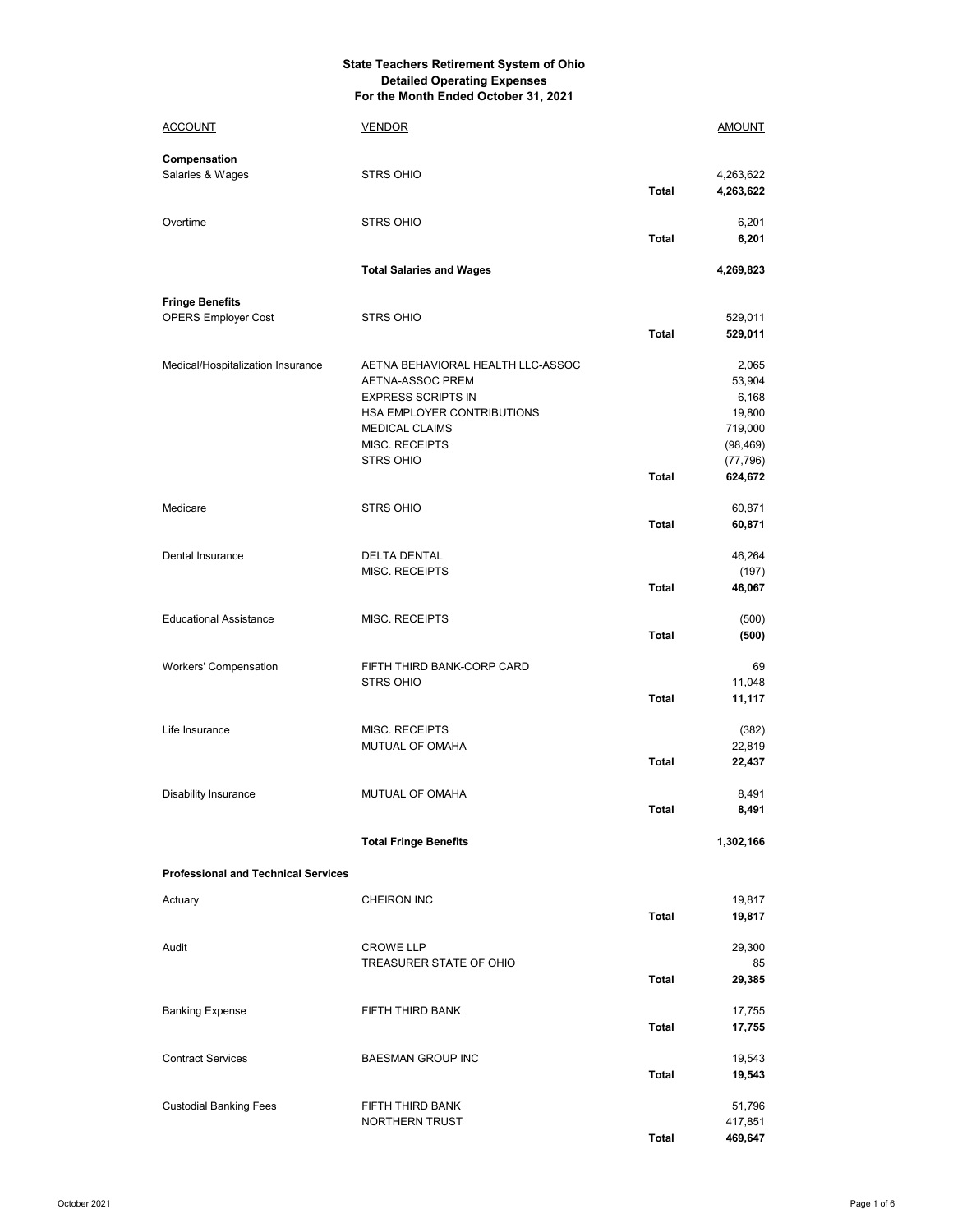| <b>ACCOUNT</b>                       | <b>VENDOR</b>                                                                                                                                                                                                                                                                   |              | <b>AMOUNT</b>                                                                                 |
|--------------------------------------|---------------------------------------------------------------------------------------------------------------------------------------------------------------------------------------------------------------------------------------------------------------------------------|--------------|-----------------------------------------------------------------------------------------------|
| Data Management and Analytics        | <b>IBM CORPORATION</b>                                                                                                                                                                                                                                                          | Total        | 29,500<br>29,500                                                                              |
| <b>Disaster Recovery</b>             | <b>RECOVERY POINT SYSTEMS</b>                                                                                                                                                                                                                                                   | Total        | 7,950<br>7,950                                                                                |
| <b>Employment Verification</b>       | SCREENPOINTE INC                                                                                                                                                                                                                                                                | Total        | 1,193<br>1,193                                                                                |
| <b>Health Care Consultants</b>       | <b>BUCK GLOBAL LLC</b><br>WAKELY CONSULTING GROUP LLC                                                                                                                                                                                                                           | Total        | 6,073<br>6,200<br>12,273                                                                      |
| <b>Insurance Consultant</b>          | ALPHA RISK MANAGEMENT INC                                                                                                                                                                                                                                                       | <b>Total</b> | 15,500<br>15,500                                                                              |
| <b>Investigative Services</b>        | LEXISNEXIS RISK SOLUTIONS                                                                                                                                                                                                                                                       | <b>Total</b> | 1,262<br>1,262                                                                                |
| <b>Investment Consultant</b>         | <b>CLIFFWATER LLC</b>                                                                                                                                                                                                                                                           | <b>Total</b> | 20,834<br>20,834                                                                              |
| <b>Investment Research Services</b>  | <b>CAMBRIDGE ASSOCIATES LLC</b><br>DTCC ITP LLC<br>FTSE INTERNATIONAL LTD<br>REFINITIV US LLC<br><b>REIS SERIVCES LLC</b><br><b>TRADEWEB LLC</b><br>VIRTU ITG PLATFORMS LLC<br>WILSHIRE ASSOCIATES INC                                                                          | <b>Total</b> | 58,315<br>1,193<br>15,195<br>104,958<br>81,963<br>1,600<br>3,056<br>7,739<br>274,019          |
| Legal Fees                           | NEWHOUSE PROPHATER KOLMAN & HOGAN LLC<br><b>TUCKER ELLIS LLP</b>                                                                                                                                                                                                                | <b>Total</b> | 280<br>1,233<br>1,513                                                                         |
| <b>Medical Examinations</b>          | CLAIRE V WOLFE MD<br>DELANEY SMITH MD<br><b>GABRAIL CANCER CENTER</b><br>INDEPENDENT EVALUATORS INC<br>JAMES N ALLEN, MD<br>MARC COOPERMAN MD<br>MARJORIE C GALLAGHER MD<br>MARTIN J GOTTESMAN MD<br>MEDICAL ASSESSMENTS LLC<br>MEDICAL EVALUATORS LLC<br>STEPHEN F PARISER, MD | Total        | 285<br>300<br>1,500<br>1,250<br>1,025<br>655<br>775<br>7,972<br>1,000<br>810<br>470<br>16,042 |
| <b>Other Consulting Services</b>     | FIFTH THIRD BANK<br>SAPERSTEIN ASSOCIATES INC                                                                                                                                                                                                                                   | <b>Total</b> | 15,006<br>22,700<br>37,706                                                                    |
| Quotation and Analytic Service       | <b>BLOOMBERG FINANCE LP</b><br>ICE DATA INDICES LLC<br>NYSE MARKET INC<br>OPTIONS PRICE REPORTING AUTHORITY LLC<br><b>TSX INC</b>                                                                                                                                               | <b>Total</b> | 82,185<br>81<br>2,383<br>504<br>406<br>85,559                                                 |
| <b>Real Estate Contract Services</b> | <b>ANTHONY CIOCHETTI</b><br><b>TIMOTHY HEISE</b>                                                                                                                                                                                                                                | Total        | 5,500<br>5,500<br>11,000                                                                      |
|                                      | <b>Total Professional and Technical Services</b>                                                                                                                                                                                                                                |              | 1,070,498                                                                                     |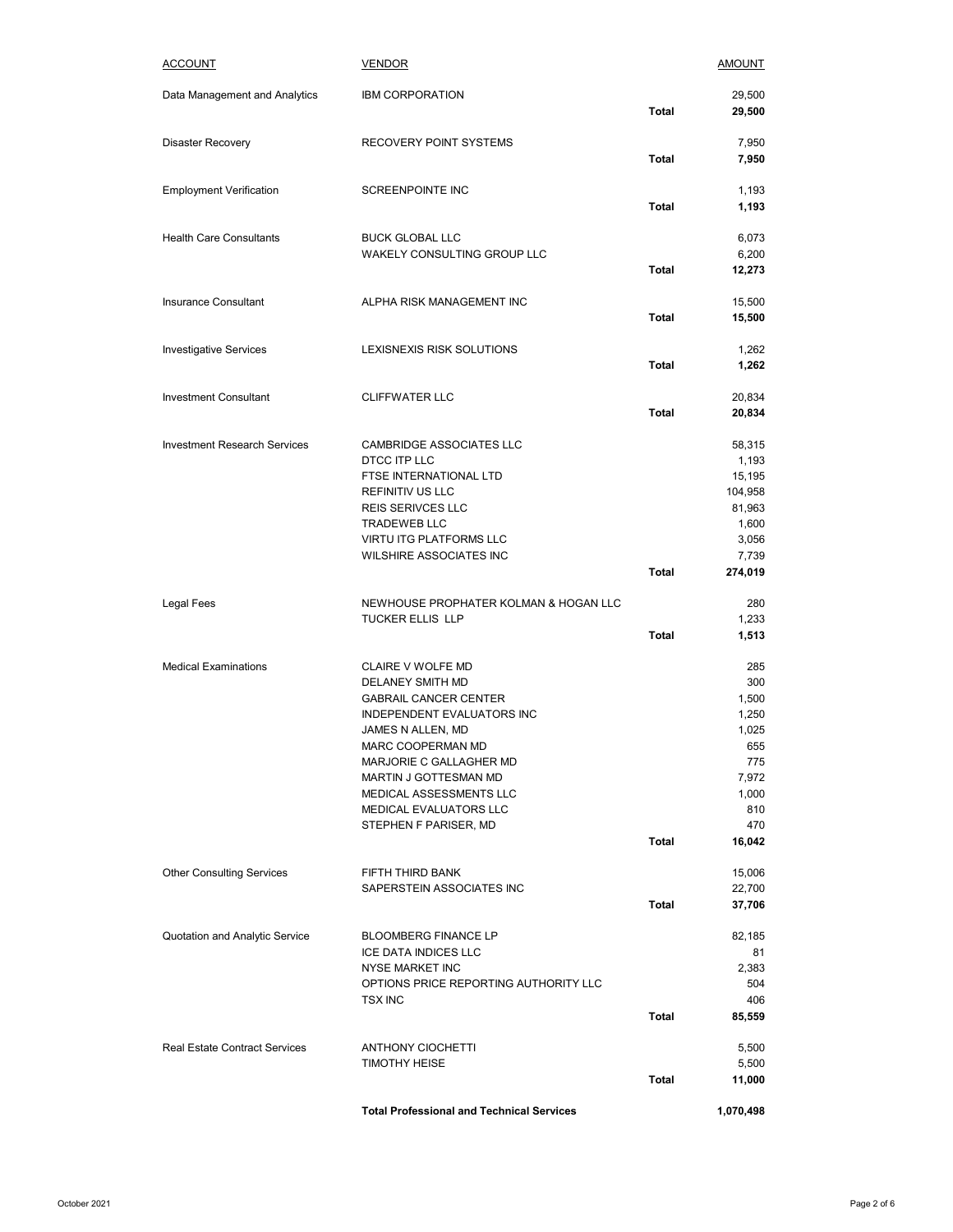| <b>ACCOUNT</b>                            | <b>VENDOR</b>                                                  |              | AMOUNT          |
|-------------------------------------------|----------------------------------------------------------------|--------------|-----------------|
| <b>Repairs and Maintenance</b>            |                                                                |              |                 |
| <b>Building Maintenance and Equipment</b> | AMBIUS LLC 05                                                  |              | 1,573           |
|                                           | BUCK AND SONS LANDSCAPE SERVICE INC                            |              | 2,435           |
|                                           | CHEM-AQUA                                                      |              | 725             |
|                                           | COMMERCIAL PARTS & SERVICES OF OHIO INC                        |              | 298             |
|                                           | <b>FASTSIGNS</b><br><b>FIBERCARE</b>                           |              | 230<br>4,390    |
|                                           | FIFTH THIRD BANK-CORP CARD                                     |              | 4,215           |
|                                           | <b>GLOBE WINDOW CLEANING INC</b>                               |              | 817             |
|                                           | <b>GRAINGER INC</b>                                            |              | 1,422           |
|                                           | <b>GRAYBAR</b>                                                 |              | 254             |
|                                           | <b>HERC RENTALS INC</b>                                        |              | 486             |
|                                           | <b>HILLYARD OHIO</b>                                           |              | 98              |
|                                           | JOHNSON CONTROLS INC                                           |              | 23,628          |
|                                           | LOEB ELECTRIC CO                                               |              | 373             |
|                                           | LOWES BUSINESS ACCOUNT                                         |              | 378             |
|                                           | MCMASTER-CARR SUPPLY COMPANY                                   |              | 408             |
|                                           | <b>PANIC LIGHTING</b>                                          |              | 104             |
|                                           | QUALITY MASONRY COMPANY INC                                    |              | 143,930         |
|                                           | <b>QUALITY POOLS</b><br><b>SCOTSMAN MID-OHIO</b>               |              | 826<br>184      |
|                                           | SPEER MECHANICAL                                               |              | 3,181           |
|                                           | STEFFENS SHULTZ INC                                            |              | 901             |
|                                           | <b>TERMINIX</b>                                                |              | 471             |
|                                           | THE ARDIT COMPANY                                              |              | 1,760           |
|                                           | TRANE US INC                                                   |              | 15              |
|                                           | <b>VERTIV CORPORATION</b>                                      |              | 309             |
|                                           | <b>VRC COMPANIES LLC</b>                                       |              | 357             |
|                                           | WESTWATER SUPPLY CO                                            |              | 686             |
|                                           |                                                                | <b>Total</b> | 194,454         |
|                                           |                                                                |              |                 |
| Copiers                                   | BLUE TECHNOLOGIES COLUMBUS INC<br>CANON FINANCIAL SERVICES INC |              | 93<br>3,804     |
|                                           | COMDOC, INC                                                    |              | 51              |
|                                           | GORDON FLESCH CO INC                                           |              | 2,040           |
|                                           |                                                                | <b>Total</b> | 5,988           |
|                                           |                                                                |              |                 |
| Data Processing Equipment                 | <b>BLOOMBERG FINANCE LP</b>                                    |              | 1,210           |
|                                           | <b>CDW GOVERNMENT INC</b>                                      |              | 96,250          |
|                                           | CLARIS INTERNATIONAL INC.                                      |              | 2,150           |
|                                           | <b>DELL MARKETING LP</b>                                       |              | 417,883         |
|                                           | FIFTH THIRD BANK-CORP CARD                                     |              | 1,092           |
|                                           | INCONTACT INC<br>INFORMATION MANAGEMENT SERVICES               |              | 1,056<br>15,000 |
|                                           | <b>IOVATION INC</b>                                            |              | 7,786           |
|                                           | LINODE.COM                                                     |              | 60              |
|                                           | MEMSQL INC                                                     |              | 38,400          |
|                                           | MNJ TECHNOLOGIES DIRECT INC                                    |              | 14,186          |
|                                           | <b>NICE SYSTEMS INC</b>                                        |              | 4,885           |
|                                           | ORACLE AMERICA INC                                             |              | 785             |
|                                           | SAPIEN TECHNOLOGIES INC                                        |              | 450             |
|                                           | SILKROAD TECHNOLOGY INC                                        |              | 3,147           |
|                                           | THE OHIO STATE UNIVERSITY                                      |              | 67,841          |
|                                           | <b>VITECH SYSTEMS GROUP</b>                                    |              | 309,000         |
|                                           | <b>WISTIA INC</b>                                              |              | 1,180           |
|                                           | ZOOM VIDEO COMMUNICATIONS INC                                  |              | 10,501          |
|                                           |                                                                | Total        | 992,862         |
| Mail Center Equipment                     | PITNEY BOWES GLOBAL FINANCIAL SVC LLC                          |              | 1,293           |
|                                           | PITNEY BOWES INC                                               |              | 296             |
|                                           |                                                                | Total        | 1,589           |
|                                           |                                                                |              |                 |
| Property Tax and Leases                   | HOLLINGSWORTH CAPITAL PARTNERS COLS LLC                        |              | 9,056           |
|                                           |                                                                | <b>Total</b> | 9,056           |
|                                           |                                                                |              |                 |
| Safety & Security Equipment               | <b>CINTAS CORPORATION</b>                                      |              | 1,922           |
|                                           | HARD FIRE SUPPRESION SYSTEMS                                   |              | 405             |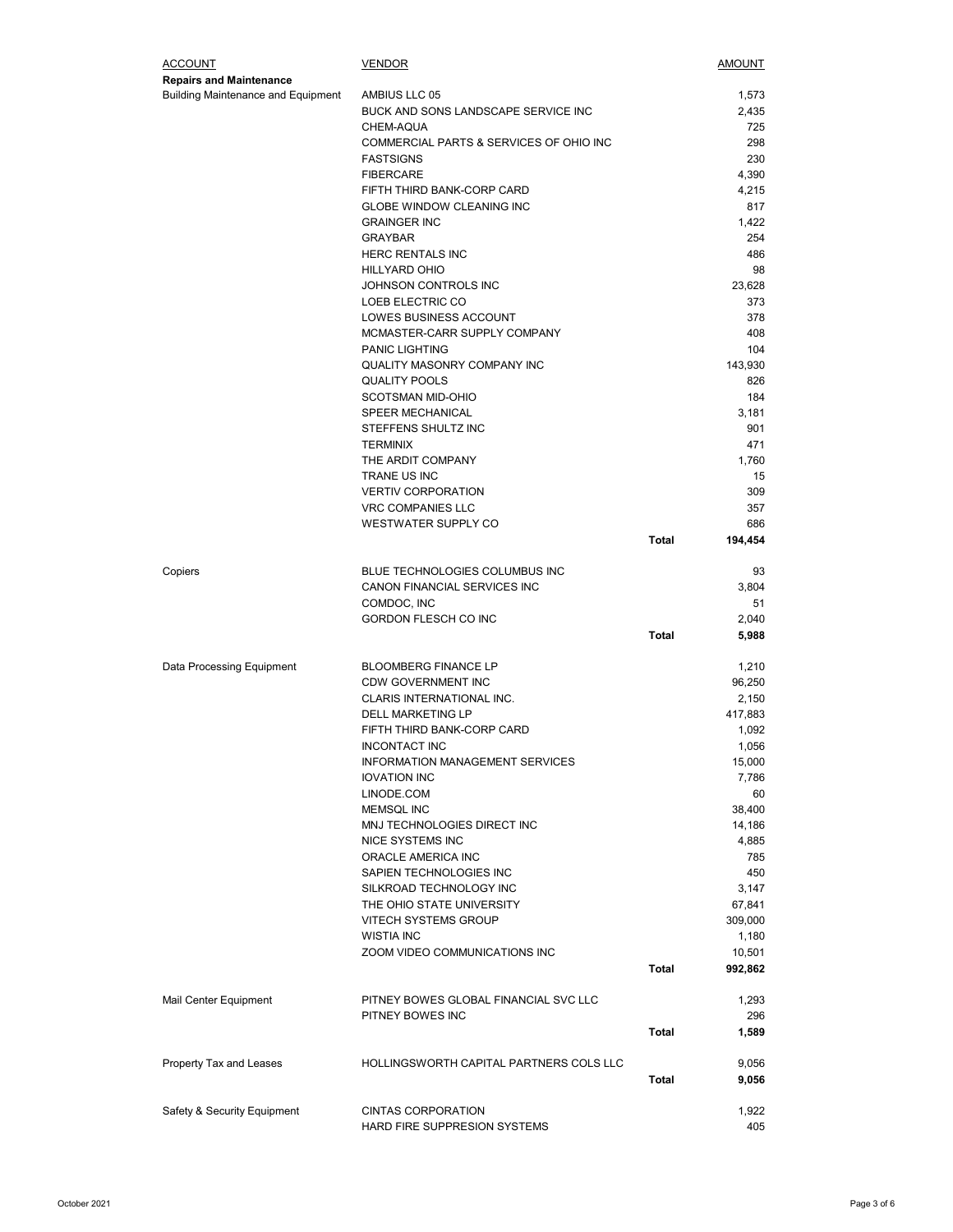| ACCOUNT                        | <b>VENDOR</b><br>JOHNSON CONTROLS FIRE PROTECTION LP |              | <b>AMOUNT</b><br>1,237 |
|--------------------------------|------------------------------------------------------|--------------|------------------------|
|                                | <b>MAUTEZ FULTON</b>                                 | <b>Total</b> | 453<br>4,017           |
| <b>Trash Removal</b>           | REPUBLIC SERVICES #046                               |              | 391                    |
|                                | <b>WASTE MANAGEMENT INC</b>                          |              | 2,043                  |
|                                |                                                      | Total        | 2,434                  |
|                                | <b>Total Repairs and Maintenance</b>                 |              | 1,210,400              |
| <b>Travel and Vehicles</b>     |                                                      |              |                        |
| Gasoline                       | FIFTH THIRD BANK-CORP CARD                           | Total        | 292<br>292             |
| Staff and Board Travel         | AARON DICENZO                                        |              | 43                     |
|                                | AMERICAN EXPRESS COMPANY                             |              | 4,283                  |
|                                | <b>ANTHONY WEBB</b>                                  |              | 21<br>122              |
|                                | ARTHUR B. LARD<br><b>CAROL L CORRETHERS</b>          |              | 203                    |
|                                | <b>CLAUDIA HERRINGTON</b>                            |              | 86                     |
|                                | EVELIO ROSARIO III                                   |              | 319                    |
|                                | <b>JACOB R CLARK</b>                                 |              | 43                     |
|                                | <b>JASON A SAUER</b>                                 |              | 31                     |
|                                | JEFFREY A GILDER                                     |              | 148                    |
|                                | <b>JOSHUA JOHNSTON</b><br><b>NIK TAN</b>             |              | 673<br>641             |
|                                | RITA J WALTERS                                       |              | 251                    |
|                                | ROBERT MCFEE                                         |              | 243                    |
|                                | ROBERTA WAXMAN-LENZ                                  |              | 61                     |
|                                | RUDY FICHTENBAUM                                     |              | 85                     |
|                                | <b>SCOTT J HUNT</b><br>TAMLA D COLE                  |              | 242<br>51              |
|                                |                                                      | <b>Total</b> | 7,546                  |
|                                |                                                      |              |                        |
| Vehicle Maintenance            | BYERS CHRYSLER, LLC                                  | <b>Total</b> | 1,841<br>1,841         |
|                                |                                                      |              |                        |
|                                | <b>Total Travel and Vehicles</b>                     |              | 9,679                  |
| Communications                 |                                                      |              |                        |
| <b>Courier Services</b>        | <b>FEDEX</b>                                         |              | 136                    |
|                                | RAINBOW EXPRESS INC<br>UNITED PARCEL SERVICE         |              | 1,090<br>336           |
|                                |                                                      | Total        | 1,562                  |
|                                |                                                      |              |                        |
| <b>Outsourced Distribution</b> | <b>BAESMAN GROUP INC</b>                             |              | 297                    |
|                                |                                                      | <b>Total</b> | 297                    |
| Postage                        | LORTON DATA INC.                                     |              | 282                    |
|                                | <b>RESERVE ACCOUNT</b>                               |              | 85,001                 |
|                                |                                                      | <b>Total</b> | 85,283                 |
| Printing                       | <b>BAESMAN GROUP INC</b>                             |              | 9,193                  |
|                                | CAPITOL SQUARE PRINTING                              |              | 89                     |
|                                | <b>HOPKINS PRINTING INC</b>                          |              | 6,922                  |
|                                |                                                      | Total        | 16,204                 |
| Telecommunications             | AT&T                                                 |              | 106                    |
|                                | <b>COMMANDLINK LLC</b>                               |              | 2,715                  |
|                                | <b>T-MOBILE</b>                                      |              | 37                     |
|                                | TIME WARNER CABLE                                    |              | 499                    |
|                                | <b>VERIZON BUSINESS</b><br><b>VERIZON WIRELESS</b>   |              | 28,507<br>3,414        |
|                                | <b>WOW BUSINESS</b>                                  |              | 1,790                  |
|                                | XO COMMUNICATIONS                                    |              | 2,207                  |
|                                |                                                      | Total        | 39,275                 |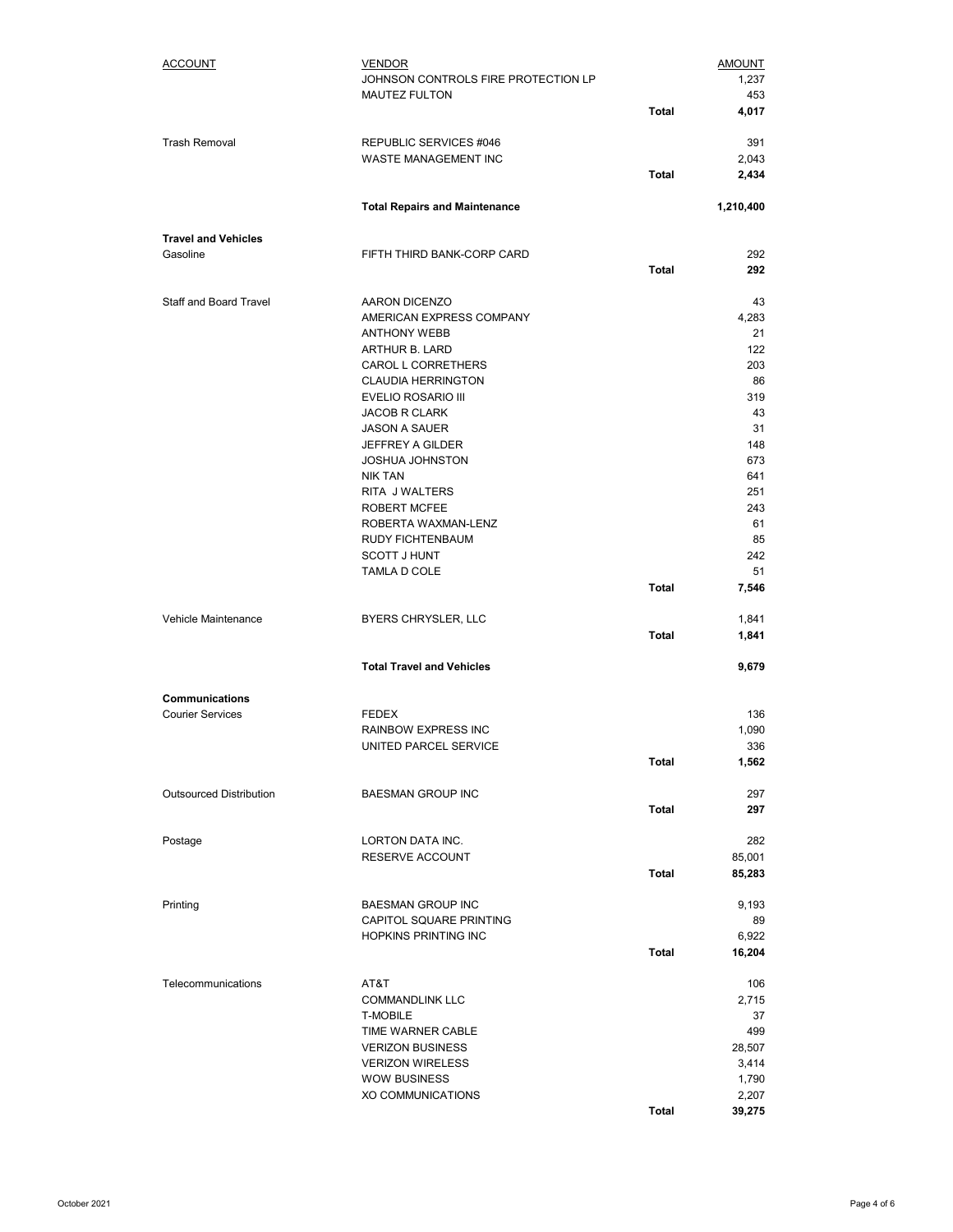| <b>ACCOUNT</b>                  | <b>VENDOR</b><br><b>Total Communications</b>                     |              | <b>AMOUNT</b><br>142,621 |
|---------------------------------|------------------------------------------------------------------|--------------|--------------------------|
| <b>Utilities</b><br>Electricity | AMERICAN ELECTRIC POWER                                          |              | 63,254                   |
|                                 | <b>CITY OF WESTERVILLE</b>                                       |              | 3,055                    |
|                                 |                                                                  | Total        | 66,309                   |
| <b>Natural Gas</b>              | COLUMBIA GAS OF OHIO                                             |              | 1,827                    |
|                                 | UNITED ENERGY TRADING, LLC                                       |              | 5,895                    |
|                                 |                                                                  | Total        | 7,722                    |
| Water                           | <b>COLUMBUS CITY TREASURER</b>                                   |              | 5,723                    |
|                                 |                                                                  | Total        | 5,723                    |
|                                 | <b>Total Utilities</b>                                           |              | 79,754                   |
| <b>Supplies and Materials</b>   |                                                                  |              |                          |
| <b>Equipment Supplies</b>       | APPLE COMPUTER, INC.                                             |              | 310                      |
|                                 | BEST BUY BUSINESS ADVANTAGE ACCOUNT<br><b>CDW GOVERNMENT INC</b> |              | 89<br>40.600             |
|                                 | <b>FASTSIGNS</b>                                                 |              | 50                       |
|                                 | FIFTH THIRD BANK-CORP CARD                                       |              | 1,744                    |
|                                 | <b>GORDON FOOD SERVICE</b>                                       |              | 1,863                    |
|                                 | <b>GRAINGER INC</b>                                              |              | 306                      |
|                                 | I SUPPLY COMPANY<br><b>IT SAVVY</b>                              |              | 3,049<br>1,536           |
|                                 | MNJ TECHNOLOGIES DIRECT INC                                      |              | 64,938                   |
|                                 | RR DONNELLEY AND SONS COMPANY                                    |              | 8,848                    |
|                                 | THE MILLCRAFT PAPER COMPANY                                      |              | 198                      |
|                                 | <b>VERITIV OPERATING COMPANY</b><br><b>VERIZON WIRELESS</b>      |              | 1,578<br>54              |
|                                 |                                                                  | Total        | 125,163                  |
| <b>Food Service Supplies</b>    | AVI FOOD SYSTEMS INC                                             |              | 1,109                    |
|                                 | FIFTH THIRD BANK-CORP CARD                                       |              | 47                       |
|                                 | <b>GORDON FOOD SERVICE</b>                                       |              | 5,719                    |
|                                 | KROGER-COLUMBUS CUSTOMER CHARGES                                 |              | 244                      |
|                                 | MISC. RECEIPTS<br><b>SAM'S CLUB</b>                              |              | (997)<br>212             |
|                                 | <b>STRS OHIO</b>                                                 |              | (4,095)                  |
|                                 | TREASURER STATE OF OHIO                                          |              | 324                      |
|                                 |                                                                  | <b>Total</b> | 2,563                    |
| <b>Office Supplies</b>          | BLUE BOX CORRUGATED INC                                          |              | 191                      |
|                                 | CAPITOL OFFICE SUPPLY                                            |              | 1,875                    |
|                                 | CENTRAL OHIO COPIER SUPPLY                                       |              | 1,932                    |
|                                 | EPIC BUSINESS ESSENTIALS<br>MITCHELL LOCK LLC                    |              | 407<br>5                 |
|                                 | PITNEY BOWES INC                                                 |              | 440                      |
|                                 | STAPLES BUSINESS ADVANTAGE                                       |              | 142                      |
|                                 |                                                                  | Total        | 4,992                    |
| Publications/Subscriptions      | AMERICAN CITY BUSINESS JOURNALS                                  |              | 2,700                    |
|                                 | <b>DIRECTV</b>                                                   |              | 195                      |
|                                 | FIFTH THIRD BANK-CORP CARD                                       |              | 660                      |
|                                 | MATTHEW BENDER & CO INC<br><b>THOMSON REUTERS-WEST</b>           |              | 290<br>895               |
|                                 |                                                                  | <b>Total</b> | 4,740                    |
| Uniforms                        | <b>CINTAS CORPORATION</b>                                        |              | 2,151                    |
|                                 | <b>GORDON FOOD SERVICE</b>                                       |              | 166                      |
|                                 | UNIFIRST CORPORATION                                             |              | 559                      |
|                                 |                                                                  | Total        | 2,876                    |
|                                 | <b>Total Supplies and Materials</b>                              |              | 140,334                  |

**Other Expenses**